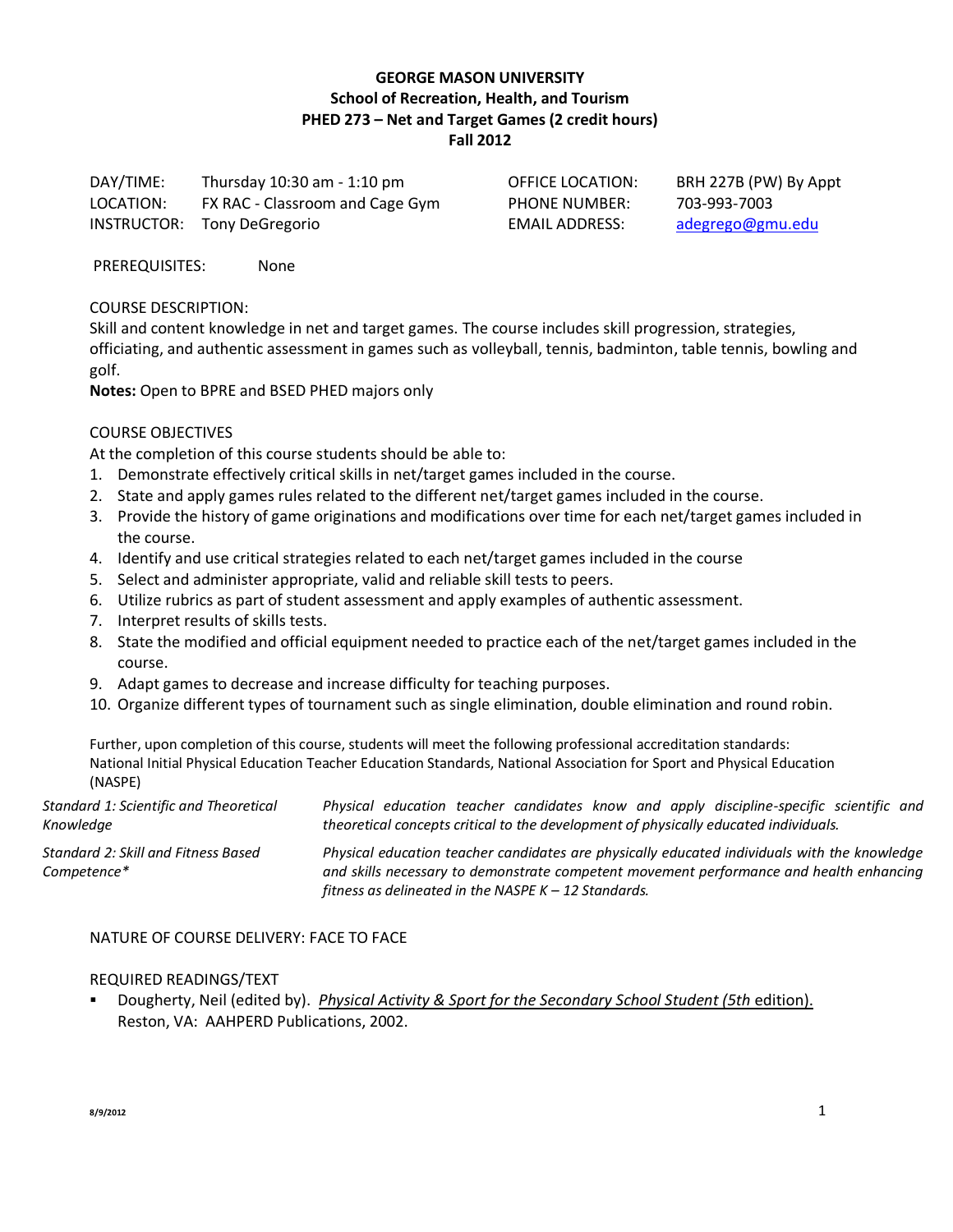## EVALUATION Individual assignments are graded on the point basis designated in parenthesis.

Requirement #1 - **Participation** [20%] - 200 pts (13.33 points/class attended) - Rubric located on *Blackboard*

- Attendance at all classes is expected. This is a hands-on, participatory course you expected to be in  $\bullet$ attendance. Absenteeism will be reflected in one's final grade.
- Based on quality and quantity of daily participation, behavior, attitude, individual growth and group work in all classes.
- Class periods have been arranged into discussion and activity sessions. **Please be sure to come prepared to each class period dressed and ready for active participation in a variety of activities.**
- Based on assignments of various kinds related to readings, discussions and questions/issues.  $\bullet$

Requirement #2 **Pedometer Activities per class [**10%] 100 points – each activity portion of class will contain pedometer movement goals that students are expected to achieve

- $\bullet$ Students are expected to know how to use the pedometer [per instruction] per each class
- Be knowledgeable of steps taken through out class and post their score on the attendance roster sheet at  $\bullet$ the end of class
- Students are expected and on their honor to post the score noted on the pedometer
- Scoring rubric for pedometer steps is located on *Blackboard*.

# Requirement #3 - **Worksheets & Out of Class Activities** [30%] 300 points = 15 points each [20]

- Worksheets for each net and target activity we will cover are located on *Blackboard*.
- Worksheets should be completed prior to each introductory class lecture of that specific activity. [See *Tentative Class Schedule* - due dates noted].
- Worksheets will receive partial credit after lecture has begun! Tardy worksheets will receive further partial credit. If you expect to be absent, it is your responsibility to get worksheets to me prior to class.
- You are on your honor to complete each worksheet in preparation for lesson to be covered. Worksheets are not intended to be "busy work" but an overall preparation for upcoming lessons/lectures, to reinforce class topics as well as something you could refer to in the future.
- In some cases, work will be completed in class therefore, absent students during an in-class assignment/worksheet lose the opportunity to receive credit
- Out of Class activities include visiting and participating in **at least one round of golf [9 holes or more] and three games of bowling.** Official score card for golf and bowling [hand scored only] should be turned in upon completion for credit. You are on your honor to complete each activity in a professional manner. Have fun, learn and bear in mind that you are a patron, future physical educator and representative of GMU and CEHD RHT.

Requirement #3 **Activity** Portfolio [10%] 100 points **-** An accumulation of evidence about activities studied and experienced in PHED 273 & PHED 275. The intention of this portfolio is for students to refer to in the future.

- Contents to include skill and activity worksheets, Related Critical Elements worksheets, Sport Specifications  $\bullet$ worksheets and miscellaneous samples of student work.
- Cover should include your name and the title *Professional Portfolio Activities and Experiences PHED 273 (Net & Target Games) & PHED 275 (Field & Invasion Games)*, and maybe a graphic related to class subject
- A 3-ring binder
- Tabs to find things easily (One major tab for PHED 273 and others for skill and activity worksheet subject areas and one major tab for PHED 275 and others for skill and activity worksheet subject areas).
- Display your documents in plastic protective pages [optional]

No spelling errors. Grammar is correct. Neat, clean, and well- organized. . Rubric located on Blackboard.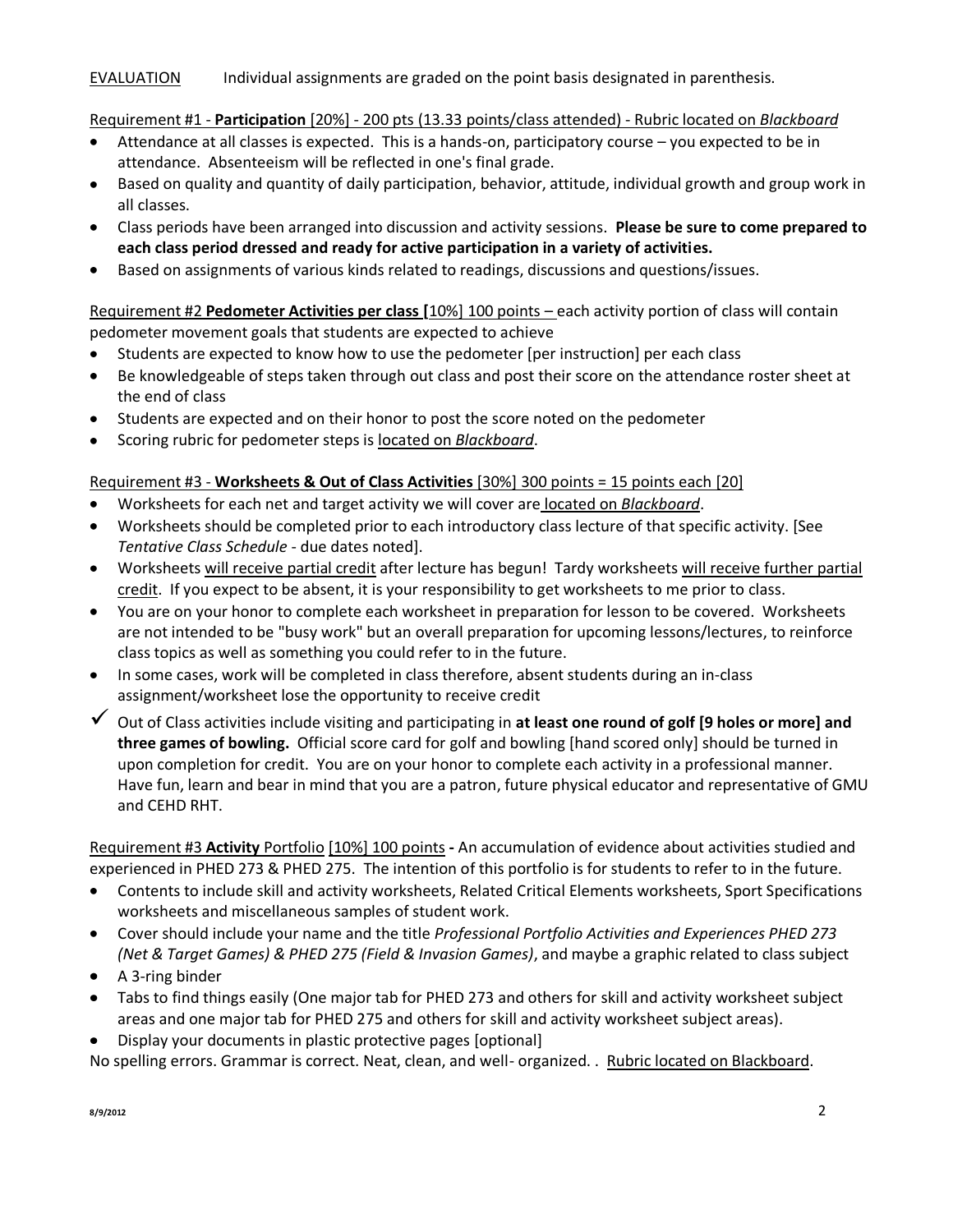# Requirement #4 **Motor Skills Development** [10%] 100 points

As pre-service teachers and future physical educators, you should have developed or will develop the critical elements needed to present the basic skills of the activities involved with this course. You will be assessed through out this course on the motor skills relative to volleyball, tennis, badminton, table tennis, bowling and golf. . Rubric located on Blackboard.

# **FINAL EXAM** Written Objective [20%] 200 Points

Multiple-choice, comprehensive to include classroom lecture, discussion, worksheets, above requirements & text reading references.

## Grading Scale Breakdown

|                | Participation [15 classes]                                                                                                           |              | 20%  |             | 200 Points Attendance = 13.33 points per class |              |                      |          |           |
|----------------|--------------------------------------------------------------------------------------------------------------------------------------|--------------|------|-------------|------------------------------------------------|--------------|----------------------|----------|-----------|
|                | <b>Pedometer Activities</b>                                                                                                          |              | 10%  | 100         |                                                |              |                      |          |           |
|                | Worksheet [20]                                                                                                                       |              | 30%  | 300         | 15 each                                        |              |                      |          |           |
|                | <b>Activity Portfolio</b>                                                                                                            |              | 10%  | 100         |                                                |              | <b>Grading Scale</b> |          |           |
|                | Motor Skills Development                                                                                                             |              | 10%  | 100         |                                                |              |                      |          |           |
|                | Final Exam                                                                                                                           |              | 20%  | 200         |                                                | $900 - 1000$ | Points               | $\equiv$ | A         |
|                |                                                                                                                                      | <b>TOTAL</b> | 100% | 1000 Points |                                                | 890 - 899    | Points $=$           |          | $A -$     |
|                |                                                                                                                                      |              |      |             |                                                | $850 - 889$  | Points $=$           |          | $B+$      |
|                |                                                                                                                                      |              |      |             |                                                | $800 - 849$  | Points $=$           |          | B         |
| $\blacksquare$ | Your GMU email address and Blackboard (//blackboard.gmu.edu) are<br>required in this class. You will retrieve assignments and course |              |      |             |                                                | 790 - 799    | Points               | $\equiv$ | <b>B-</b> |
|                |                                                                                                                                      |              |      |             |                                                | 750 - 789    | Points               |          | C+        |

TENTATIVE COURSE SCHEDULE [pages 5 - 7]

materials from these sites.

# *Student Expectations*

- Students must adhere to the guidelines of the George Mason University Honor Code [See [http://academicintegrity.gmu.edu/honorcode/\]](http://academicintegrity.gmu.edu/honorcode/).
- $\checkmark$  Students with disabilities who seek accommodations in a course must be registered with the George Mason University Office of Disability Services (ODS) and inform their instructor, in writing, at the beginning of the semester [Se[e http://ods.gmu.edu/\]](http://ods.gmu.edu/).
- Students must follow the university policy for Responsible Use of Computing [See [http://universitypolicy.gmu.edu/1301gen.html\]](http://universitypolicy.gmu.edu/1301gen.html).
- Students are responsible for the content of university communications sent to their George Mason University email account and are required to activate their account and check it regularly. All communication from the university, college, school, and program will be sent to students solely through their Mason email account.
- Students must follow the university policy stating that all sound emitting devices shall be turned off during class unless otherwise authorized by the instructor.
- $\bullet$ Students are expected to exhibit professional behaviors and dispositions at all times.

700 - 749 Points = C 600 - 699 Points = D 599 or less Points = F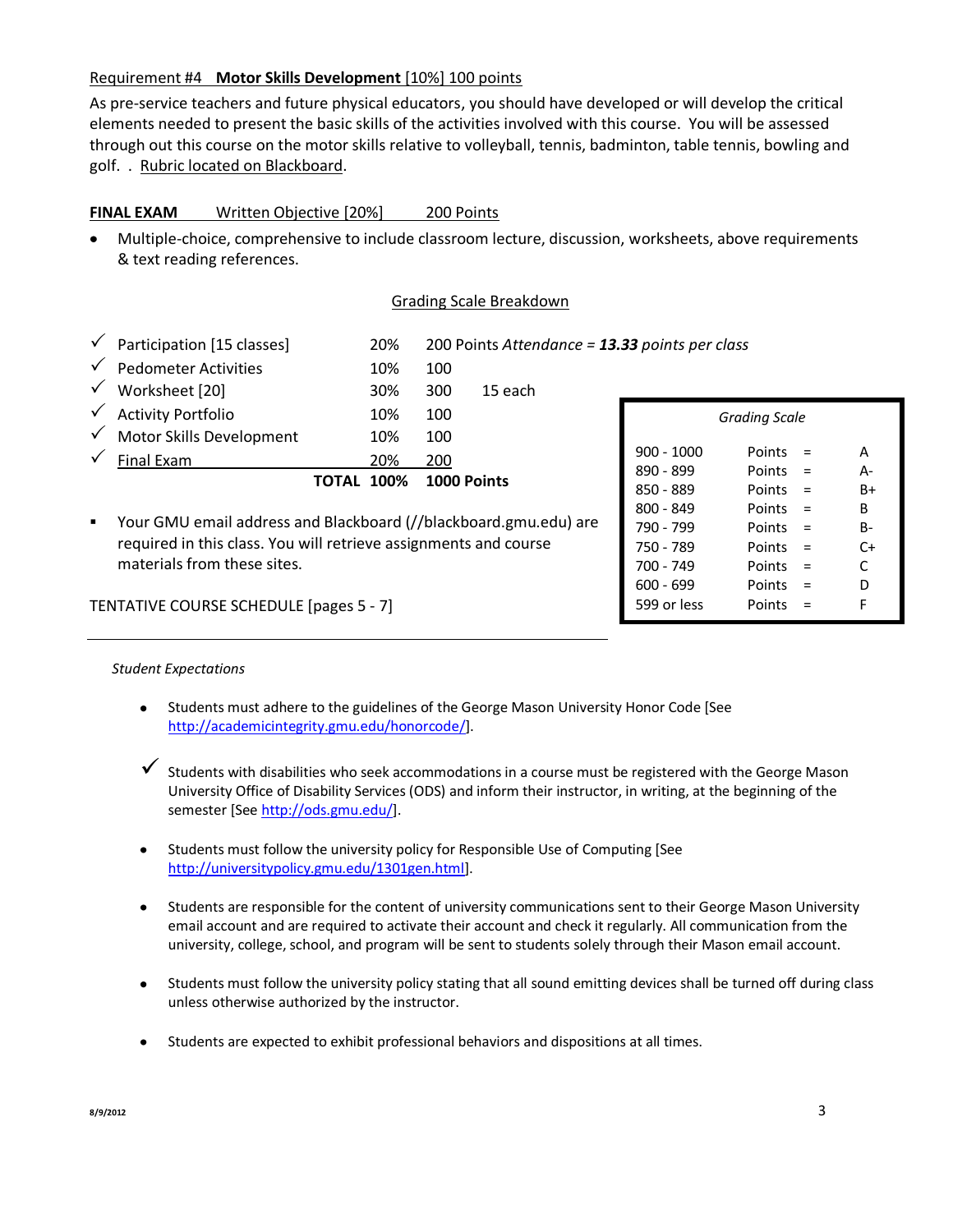#### *Campus Resources*

- The George Mason University Counseling and Psychological Services (CAPS) staff consists of professional  $\bullet$ counseling and clinical psychologists, social workers, and counselors who offer a wide range of services (e.g., individual and group counseling, workshops and outreach programs) to enhance students' personal experience and academic performance [Se[e http://caps.gmu.edu/\]](http://caps.gmu.edu/).
- The George Mason University Writing Center staff provides a variety of resources and services (e.g., tutoring,  $\bullet$ workshops, writing guides, handbooks) intended to support students as they work to construct and share knowledge through writing [Se[e http://writingcenter.gmu.edu/\]](http://writingcenter.gmu.edu/).
- $\bullet$ For additional information on the College of Education and Human Development, School of Recreation, Health, and Tourism, please visit our website [See [http://rht.gmu.edu\]](http://rht.gmu.edu/).

CORE VALUES COMMITMENT: The College of Education and Human Development is committed to collaboration, ethical leadership, innovation, research-based practice, and social justice. Students are expected to adhere to these principles.

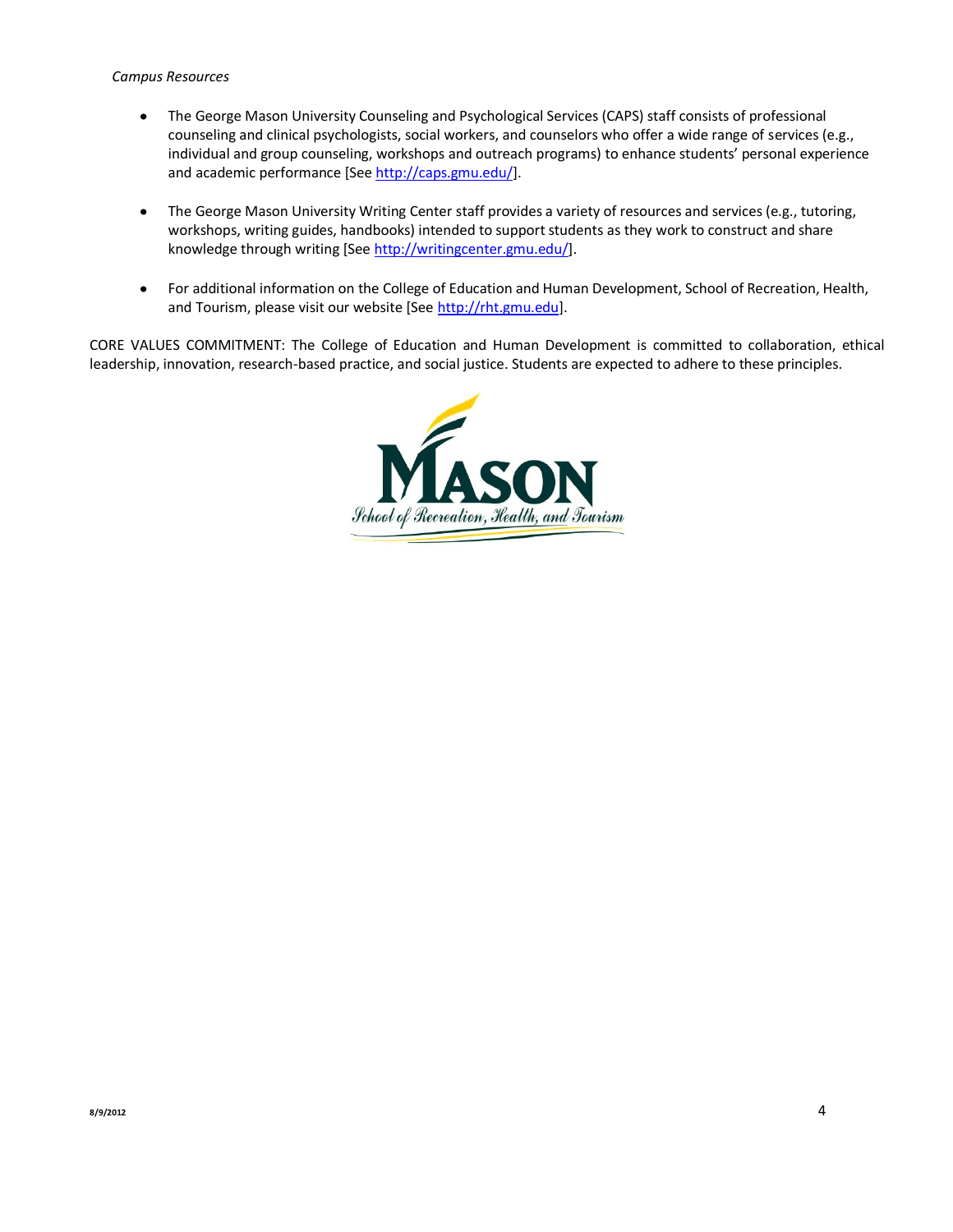|                      | PHED 273 Agenda Fall 2012<br>Note: Faculty reserves the right to alter the schedule as necessary                                                                                                                                                                                                                                                                                                                                                                                             |                                                                                                                                                                                                                                |
|----------------------|----------------------------------------------------------------------------------------------------------------------------------------------------------------------------------------------------------------------------------------------------------------------------------------------------------------------------------------------------------------------------------------------------------------------------------------------------------------------------------------------|--------------------------------------------------------------------------------------------------------------------------------------------------------------------------------------------------------------------------------|
| Class/Date           | <b>Topics</b>                                                                                                                                                                                                                                                                                                                                                                                                                                                                                | <b>READINGS/ASSIGNMENTS DUE</b>                                                                                                                                                                                                |
| $\mathbf{1}$<br>8/30 | Introduction - Class protocols, Review of Syllabi/Agenda<br>1.<br>Net Games [pp] - Locomotor Travel/Space Awareness, Effort & Relationships Skills - Graham's<br>2.<br>Wheel<br>Curriculum Overview/Review - ES, MS, HS<br>3.<br>Sport to Skill - Graham's Wheel [C] - Instructional Skill Themes<br>4.<br>Worksheet Req. review (Activity, Skill) - procedure, expectations (Team Handball)<br>5.<br>Sample Progression of Activities that lead up to Tennis & Pickle-ball [activity]<br>6. | <b>Bring Graham Wheel [C]to class</b><br>$\bullet$<br>Sport to Skill [worksheet] [copy, bring to class]<br>$\bullet$<br>Bring Team Handball Activity worksheet sample<br>to class [on BB]                                      |
| $\mathbf{2}$<br>9/6  | Sport to Skill worksheet review<br>1.<br>2.<br>Visual Tracking [pp]<br>3.<br>Sport to Skill - Instructional Skill Themes review - Short Handled Implements SHI<br>Tennis Activity Worksheet review<br>4.<br>Related activity - Tennis - grip, volley, ground strokes, ready position<br>5.                                                                                                                                                                                                   | Sport to Skill worksheet due<br>Sport to Skill [worksheet] [bring to class ]<br>Tennis Activity worksheet due<br>READ C, Striking with Rackets & Paddles, C27<br>Note-Pickle-ball Activity worksheet available on<br><b>BB</b> |
| 3<br>9/13            | 1. Short Handled Implements worksheet review<br>Related Critical Elements (SHI) worksheet review<br>2.<br>3. Tennis - Teaching game rules, scoring and procedure<br>4. Tennis - Related activity - serve                                                                                                                                                                                                                                                                                     | Short Handled Implements worksheet due<br>$\bullet$<br>Related Critical Elements (SHI) worksheet due                                                                                                                           |
| 4<br>9/20            | Net Sport Specifications Tennis, Badminton, Table Tennis, Pickle-ball worksheet review<br>1.<br>Distribute activity pairings - procedures, expectations, Tennis & Pickle-ball Singles/Doubles Play,<br>2.                                                                                                                                                                                                                                                                                    | Net Sport Specifications Tennis, Badminton,<br>$\bullet$<br>Table Tennis, Pickle-ball worksheet due                                                                                                                            |
| 5<br>9/27            | <b>Badminton Activity Worksheet review</b><br>1.<br>Related activity - Badminton & Table Tennis - grip, volley, ground strokes, ready position<br>2.<br>Badminton & Table Tennis - Teaching game rules, scoring and procedure<br>$\circ$<br>Badminton & Table Tennis - Related activity - serve<br>$\circ$<br>Badminton & Table Tennis- Doubles/Singles Play,<br>$\circ$                                                                                                                     | Badminton Activity worksheet due<br>Note-Table Tennis Activity worksheet available<br>on BB                                                                                                                                    |
| 10/4                 | No Class - a great time to do your Outside Activities assignment[s]                                                                                                                                                                                                                                                                                                                                                                                                                          |                                                                                                                                                                                                                                |
| 6<br>10/11           | <b>Bowling Activity Worksheet review</b><br>1.<br>Throwing & Catching worksheet review<br>2.<br>Sample Progression of Activities that lead up to Bowling [activity]<br>3.<br>Bowling - Teaching game rules, scoring and procedure<br>4.                                                                                                                                                                                                                                                      | Bowling Activity worksheet due<br>$\bullet$<br>Throwing & Catching worksheet due                                                                                                                                               |
| 8/9/2012             | 5                                                                                                                                                                                                                                                                                                                                                                                                                                                                                            |                                                                                                                                                                                                                                |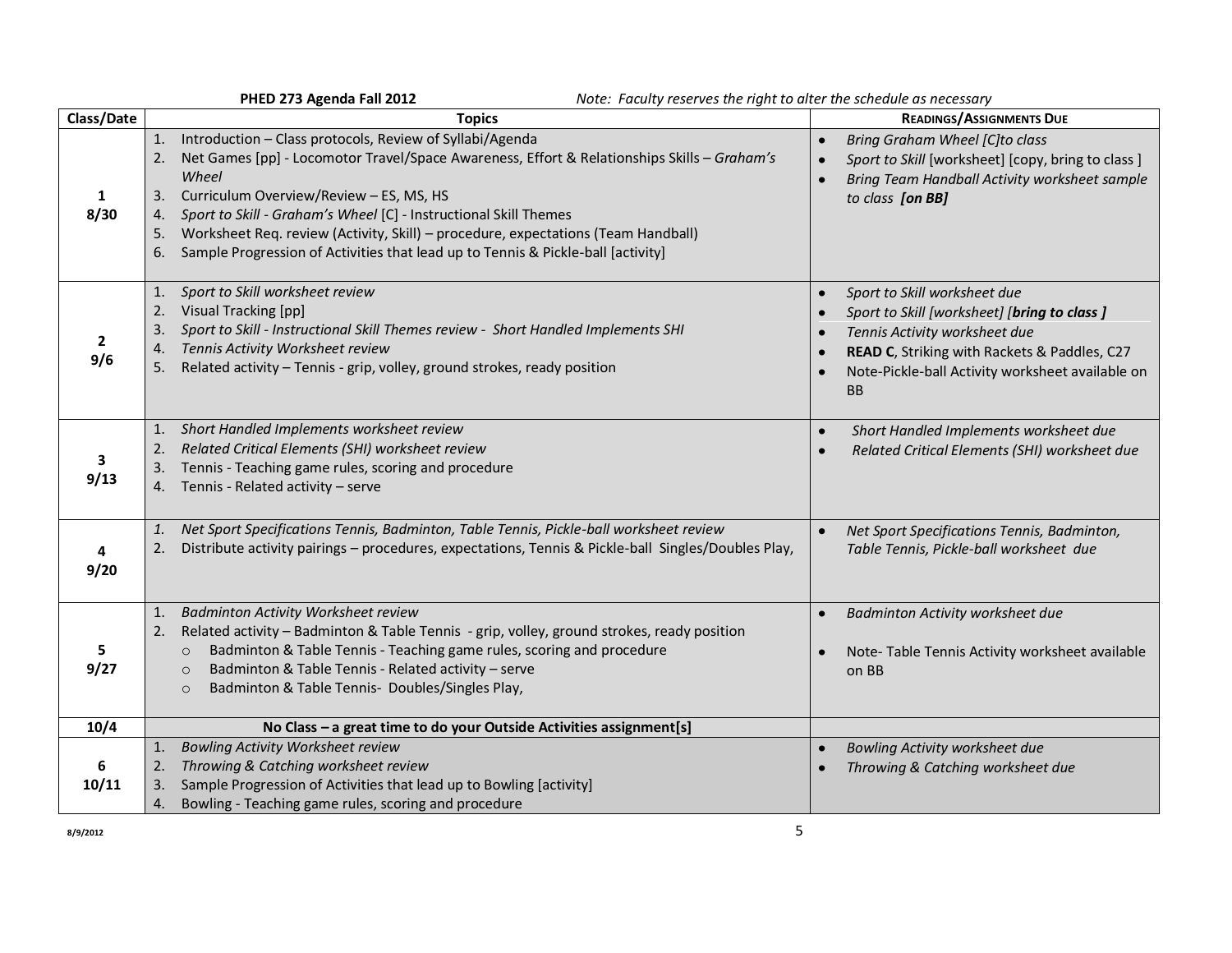|                         | Underhand Toss Specifications Bocce Ball, Horseshoes & Bowling worksheet review<br>1.                                                               | Underhand Toss Specifications Bocce Ball,       |
|-------------------------|-----------------------------------------------------------------------------------------------------------------------------------------------------|-------------------------------------------------|
| $\overline{\mathbf{z}}$ | Related Critical Elements (T/C) worksheet review<br>2.                                                                                              | Horseshoes & Bowling worksheet due              |
| 10/18                   | <b>Bowling - Related activity</b><br>3.                                                                                                             | Related Critical Elements (T/C) worksheet due   |
|                         | Related activity - Bocce Ball & Horseshoes [Bocce Ball & Horseshoes - Teaching game rules,<br>4.                                                    |                                                 |
| Mid-Term                | scoring and procedure]                                                                                                                              |                                                 |
|                         |                                                                                                                                                     |                                                 |
|                         | Golf Activity Worksheet review<br>1.                                                                                                                | Golf Activity worksheet due                     |
| 8                       | Long Handled Implement LHI worksheet review<br>2.                                                                                                   | Long Handled Implement LHI worksheet due        |
| 10/25                   | Sample Progression of Activities that lead up to Golf [activity]<br>3.                                                                              |                                                 |
|                         | Related activity - golf<br>4.                                                                                                                       |                                                 |
|                         |                                                                                                                                                     |                                                 |
|                         | Target Game Specifications Golf, Croquet worksheet review<br>1.                                                                                     | <b>Target Game Specifications Golf, Croquet</b> |
|                         | Golf Activity Worksheet review<br>2.                                                                                                                | worksheet due                                   |
| 9                       | 3. Related Critical Elements (LHI) worksheet review                                                                                                 | Golf Activity worksheet due                     |
| 11/1                    | Golf - Teaching game rules, scoring and procedure<br>4.                                                                                             | Related Critical Elements (LHI) worksheet due   |
|                         | Related activity $-$ golf<br>5.                                                                                                                     |                                                 |
|                         | Volleyball Activity worksheet review<br>1.                                                                                                          |                                                 |
|                         | Net Games [pp] - Locomotor Travel/Space Awareness, Effort & Relationships Skills - Graham's<br>2.                                                   | Volleyball Activity worksheet due               |
| 10                      | Wheel                                                                                                                                               |                                                 |
| 11/8                    |                                                                                                                                                     |                                                 |
|                         | Equipment Preparation - set up standards in Cage Gym - set up teams<br>3.<br>Sample Progression of Activities that lead up to Volleyball [activity] |                                                 |
|                         | 4.<br>Related activity - Rally Volleyball<br>5.                                                                                                     |                                                 |
|                         |                                                                                                                                                     |                                                 |
|                         | Related Critical Elements (Striking) worksheet review<br>1.                                                                                         | Related Critical Elements (Striking) worksheet  |
|                         | Volley/Striking Skills worksheet review<br>2.                                                                                                       | due                                             |
| 11                      | Striking Skills Critical Elements Instruction, "Crazy Volleyball", "Score-Score-Score" [activity]<br>3.                                             | Volley/Striking Skills worksheet due            |
| 11/15                   | Related activity - overhead, forearm pass drill, "Serve Em Up"<br>4.                                                                                |                                                 |
|                         |                                                                                                                                                     |                                                 |
|                         | Net Sport Specifications Volleyball worksheet review<br>1.                                                                                          | Net Sport Specifications Volleyball worksheet   |
|                         | Teaching game rules, scoring and rotational procedure<br>2.                                                                                         | due                                             |
| 12                      | "Newcomb" & modifications to volleying [activity]<br>3.                                                                                             | Bring PHED 275 text, Physical Activity & Sport  |
| 11/29                   | Distribute activity groups - Team Play procedures/expectations<br>4.                                                                                | for the Secondary School Student                |
|                         | Timed Games/Activities [pp]<br>5.                                                                                                                   |                                                 |
|                         | Team Play [activity]<br>6.                                                                                                                          |                                                 |
|                         | Wallyball<br>7.                                                                                                                                     |                                                 |
| 13                      | Round Robin Tournament [& Wallyball?]<br>1.                                                                                                         | <b>Golf and Bowling Scorecards turned in?</b>   |
| 12/6                    | Review for Final Exam, ("Clean-Up Lose Ends")<br>2.                                                                                                 |                                                 |
| 8/9/2012                |                                                                                                                                                     | 6                                               |